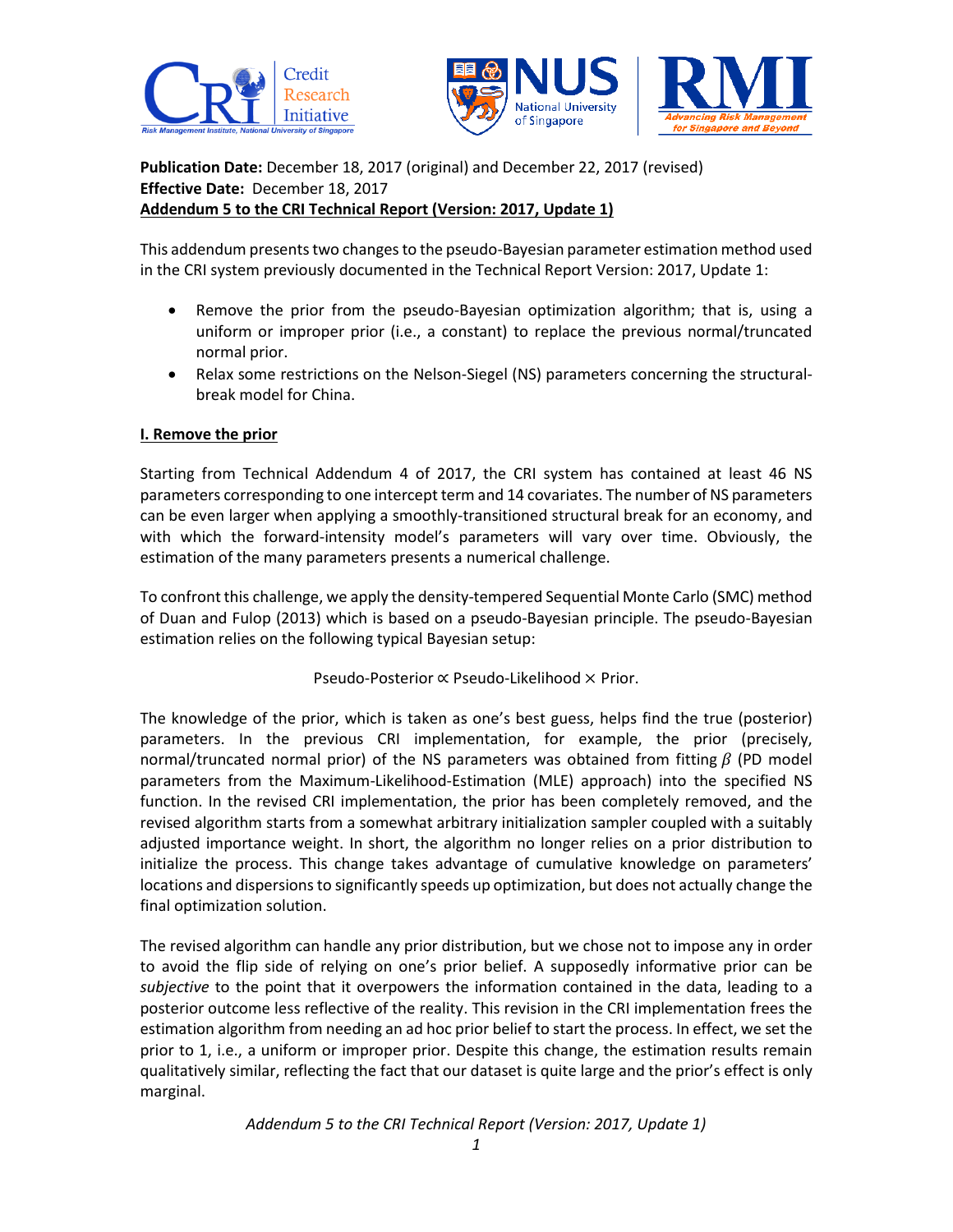



## **II. Relax some NS parameters for the Chinese model estimation**

We further revise the Chinese model by relaxing a couple of restrictions in the NS parameter estimation.<sup>1</sup> To see this simply, let  $\beta(t,\tau;t_0)$  denote the coefficient of the two covariates  $-$ Intercept and DTD Level  $-$  bearing structural changes. Here, t is the time of performing prediction (e.g., now),  $\tau$  is forecast horizon (measured in years) ranging from 0 to 59/12, and  $t_0$  is the structural-break point, i.e., December 2004. The structural-break specification has the following form:

$$
\beta(t,\tau;t_0)=\tilde{\beta}(\tau)+\tilde{\gamma}(\tau)\times\frac{1}{1+e^{-\tilde{\alpha}(\tau)(t-t_0)}},
$$

Further, each of  $\tilde{\alpha}$ ,  $\tilde{\beta}$ , and  $\tilde{\gamma}$  has an NS function with four parameters, and for example,

$$
\tilde{\gamma}(\tau; \rho_0, \rho_1, \rho_2, d) = \rho_0 + \rho_1 \left[ \frac{1 - \exp(-\tau/d)}{\tau/d} \right] + \rho_2 \left[ \frac{1 - \exp(-\tau/d)}{\tau/d} - \exp(-\tau/d) \right] \tag{1}
$$

Table 1 summarizes our new treatments on the four NS parameters  $[\rho_0, \rho_1, \rho_2, d]$  concerning Intercept and DTD Level. The key points are as follow:

Table 1. Summary of Structural-Break Variables

 $\overline{\phantom{a}}$ 

The table presents the changes in the NS parameter estimation for Intercept and DTD level. The "1" in black denotes that the parameter was and is estimated. The "0" in black refers to setting the parameter value to 0 both previously and now. The "2" in red means the parameter was set to 0 previously but now it is estimated. Also, the range of  $d$  is relaxed to fall between 0 and infinity.

|                            | $\rho_0$       | $\rho_1$ | $\rho_2$ |  |
|----------------------------|----------------|----------|----------|--|
| Intercept $\tilde{\alpha}$ | $\overline{2}$ |          | 1        |  |
| Intercept $\tilde{\beta}$  |                | 2        | 1        |  |
| Intercept $\tilde{\gamma}$ |                |          | 1        |  |
| DTD Level $\tilde{\alpha}$ | 2              |          | 1        |  |
| DTD Level $\tilde{\beta}$  | 0              |          |          |  |
| DTD Level $\tilde{\gamma}$ | 0              |          | 1        |  |

For the Intercept that is non-stochastic, we estimate the four parameters in all three NS functions. The reason is that as  $\tau$  goes to infinity, the two terms in the brackets of the NS function (1) converge to zero, and  $\rho_0$  should remain to capture the permanent effect on default and other exit.

<sup>&</sup>lt;sup>1</sup> Interested readers are referred to Section 1.3.2 Structural break of the Technical Report or Version 2016 Update 1 Addendum 1\* .